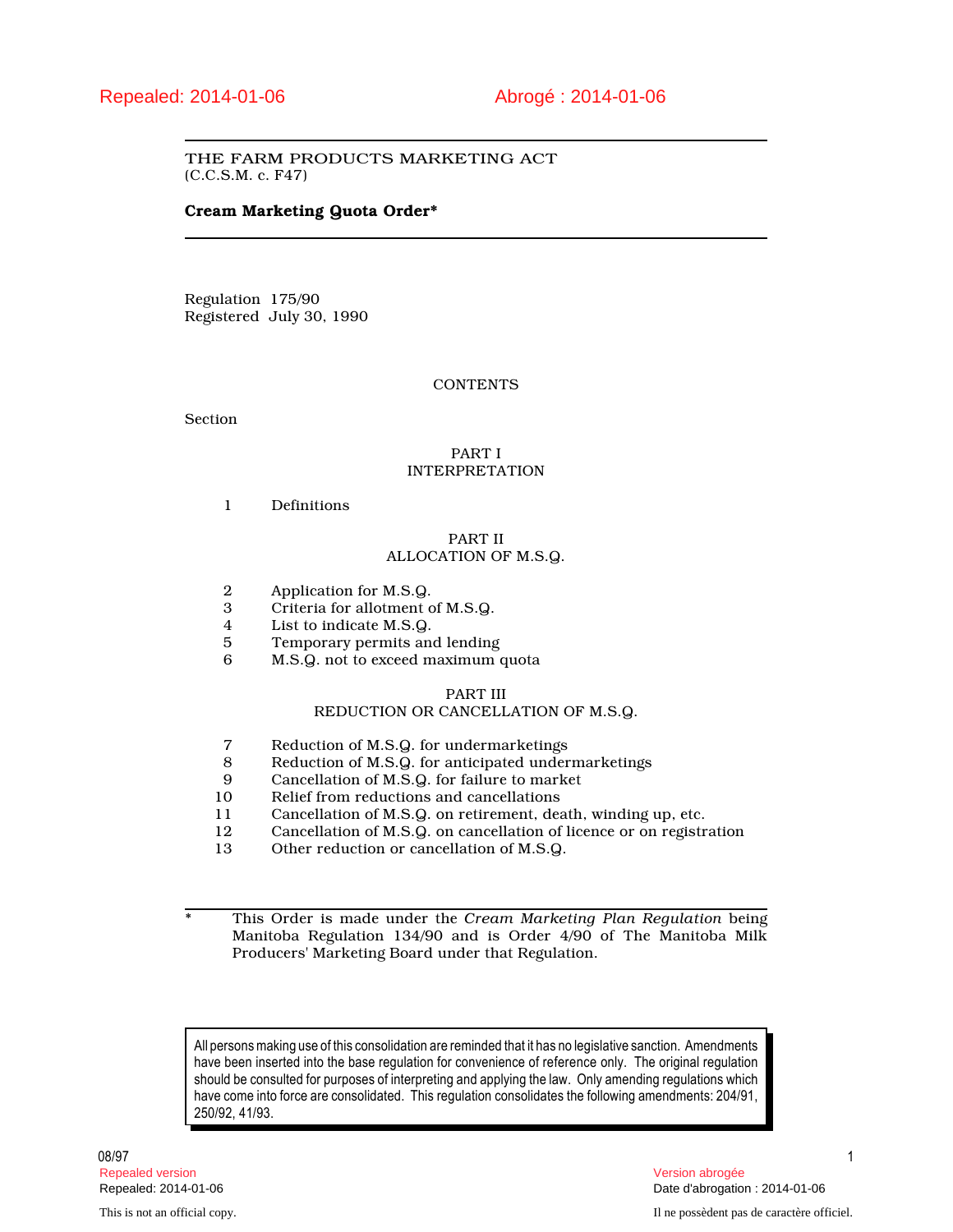# PART IV

# OWNERSHIP OF M.S.Q.

- 14 M.S.Q. owned by board
- 15 M.S.Q. not transferable by producer
- 16 Monthly quota exchange system proceeds non-transferable

# PART V

# PROHIBITIONS

17 Prohibitions

## PART VI GENERAL

- 18 Effect of sharing
- 19 Acquisition of interests in excess of maximum quota prohibited
- Step-transactions prohibited

#### PART VII

#### CHANGES IN BENEFICIAL OWNERSHIP OF LICENCED PRODUCERS

- 21 Special definitions<br>22 Transfers by a sub
- 22 Transfers by a substantial holder<br>23 Crounds for non-waiver re transfe
- Grounds for non-waiver re transfers
- 24 Bankruptcy or receivership of a controlling party
- 25 False or misleading information re transfers
- 26 Reduction of requirements re certain transfers

# PART VIII

#### ASSOCIATION OF LICENCED PRODUCERS

- 27 Deemed association<br>28 Association of licenc
- 28 Association of licenced producers<br>29 Grounds for non-waiver re associa
- 29 Grounds for non-waiver re association<br>30 False or misleading information re association
- False or misleading information re association

### PART IX

#### RE-ALLOTMENT OF M.S.Q.

- 31 Complete farm sales<br>32 Lease of a complete f
- 32 Lease of a complete farm<br>33 Bankruptcy or receiversh
- Bankruptcy or receivership of a licenced producer
- 34 Re-allotment of M.S.Q. on death, disability or retirement
- 35 Re-allotment of M.S.Q. on establishment of family partnership
- Re-allotment of M.S.Q. on establishment of a corporation
- 37 Partial and complete re-allotment of M.S.Q. to related persons
- 38 Re-allotment of M.S.Q. on merger of licenced producers
- Re-allotment and maximum size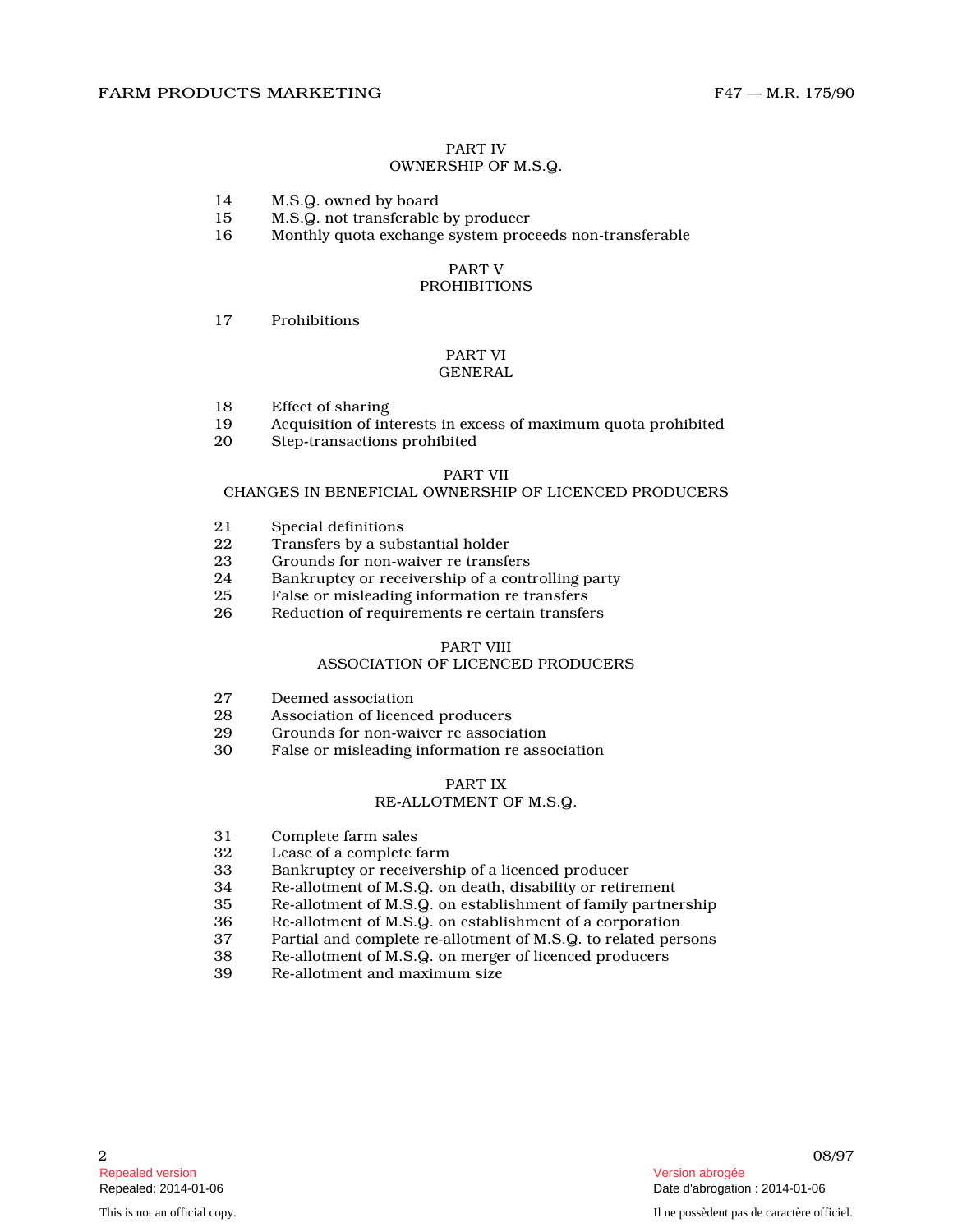# PART X MONTHLY QUOTA EXCHANGE SYSTEM

40 Monthly quota exchange system applicable

#### PART XI FACILITIES

- 41 M.S.Q. to be allotted for a facility
- 42 Standards for equipping and operating facilities
- 43 Relocation of facilities<br>44 Emergency relocation
- 44 Emergency relocation<br>45 Examination of faciliti
- Examination of facilities

#### PART XII EXEMPTION AND REPEAL

- 46 Extract from plan<br>47 Effective date
- Effective date

#### SCHEDULE "A"

Repealed

#### PART I

# INTERPRETATION

#### **Definitions**

**1** In this order:

**"dairy cows"** means cows kept by a producer for the purpose of marketing cream from such cows;

**"dairy year"** means the twelve month period commencing August 1st in each year and ending July 31st in the following year;

**"facility"** means any building, structure, equipment or land used in connection with the production of cream;

**"immediate family"** means an individual's grandfather, grandmother, father, mother, husband, wife, son, daughter, brother, sister, grandson, granddaughter, son-in-law, daughter-in-law, grandson-in-law and granddaughter-in-law;

**"maximum quota"** means a market sharing quota equal to 14,400 kilograms of butterfat per dairy year;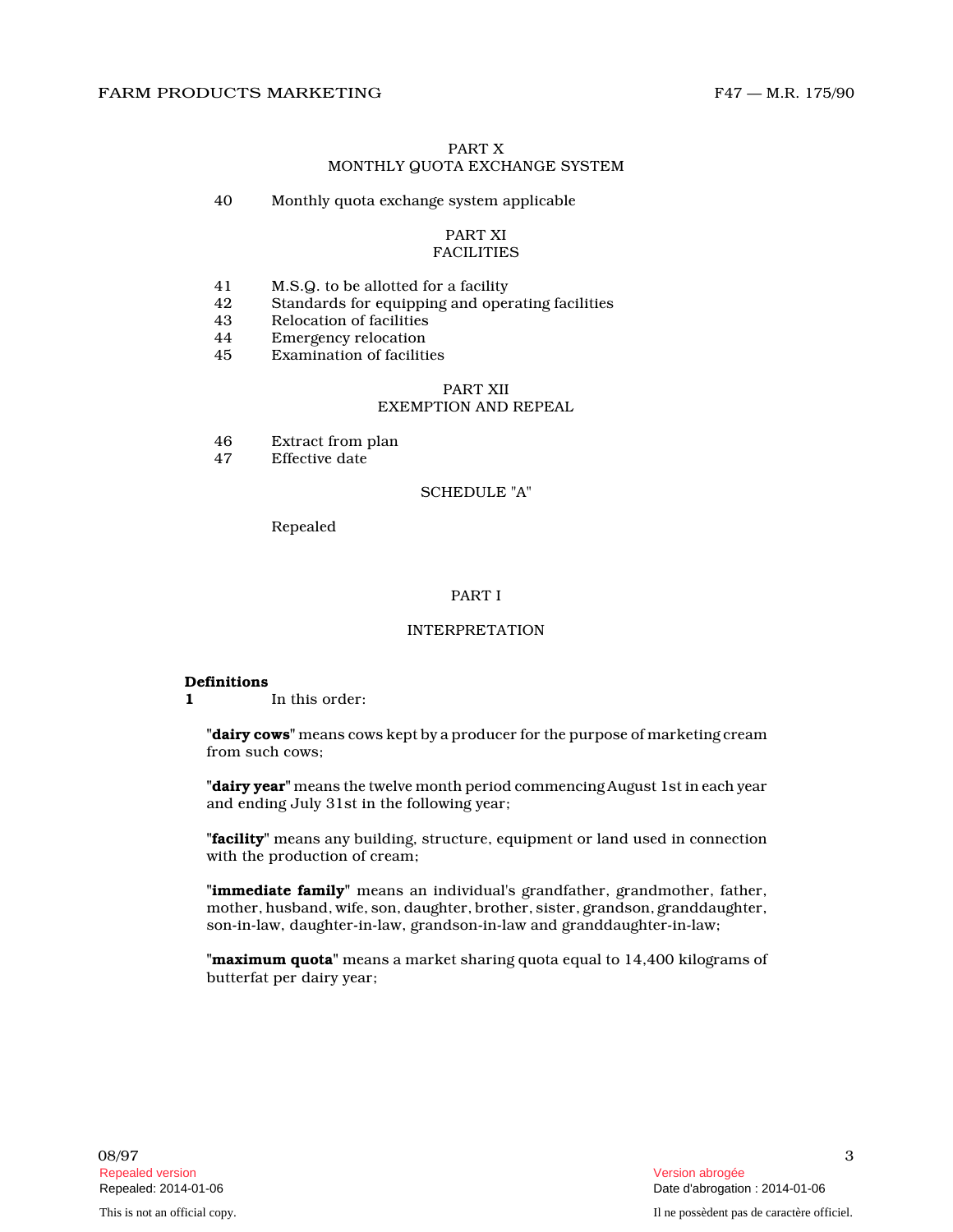**"multi family unit"** means two or more persons who keep dairy cows, in partnership, or in circumstances where there is a sharing by them, whether familial, communal or otherwise, of facilities, labour or services provided directly or indirectly by all or any of them, or pursuant to a contract jointly or severally with the same corporation, firm or individual;

**"market sharing quota"** (M.S.Q.) means a quantity of cream, expressed in kilograms of butterfat per dairy year, allotted to a licenced producer by the Board;

**"new producer"** means a licenced producer whose market sharing quota has been allotted to him for a period of time of 6 months or less.

#### PART II

#### ALLOCATION OF M.S.Q.

#### **Application for M.S.Q.**

**2** Any person may apply to this Board for an allotment of a market sharing quota. Every application shall be in writing in a form prescribed by this Board and must be signed by the applicant and forwarded to the head office of this Board at 36 Scurfield Blvd., Winnipeg, Manitoba, R3T 3N5.

#### **Criteria for allotment of M.S.Q.**

**3** Each applicant for an allotment of a market sharing quota must meet the following criteria:

(a) the applicant must be the registered owner or the sole operator of a dairy farm which meets all of the requirements for buildings, equipment, operation, and herd health established by the Board from time to time,

(b) the applicant must be entitled to a direct support payment from the Canadian Dairy Commission for deliveries of cream.

M.R. 204/91

#### **List to indicate M.S.Q.**

**4(1)** Subject to the provisions of this Order, a licenced producer's market sharing quota shall be equal to the number of kilograms of butterfat per dairy year shown opposite his name on the list of licenced producers approved by the Board on the 27th day of June, 1990, as same may be amended from time to time to reflect alterations or additions or deletions to same.

**4(2)** The Board may also, by resolution, amend the list referred to in section 4 from time to time to increase or decrease the market sharing quota of licenced producers on a pro rata basis (or on such other basis as may be determined by the Board) to reflect the share of the estimated Canadian requirements for cream available for production in Manitoba in any dairy year or other period of time, or to otherwise allot to licenced producers a share of the market for cream available in Manitoba.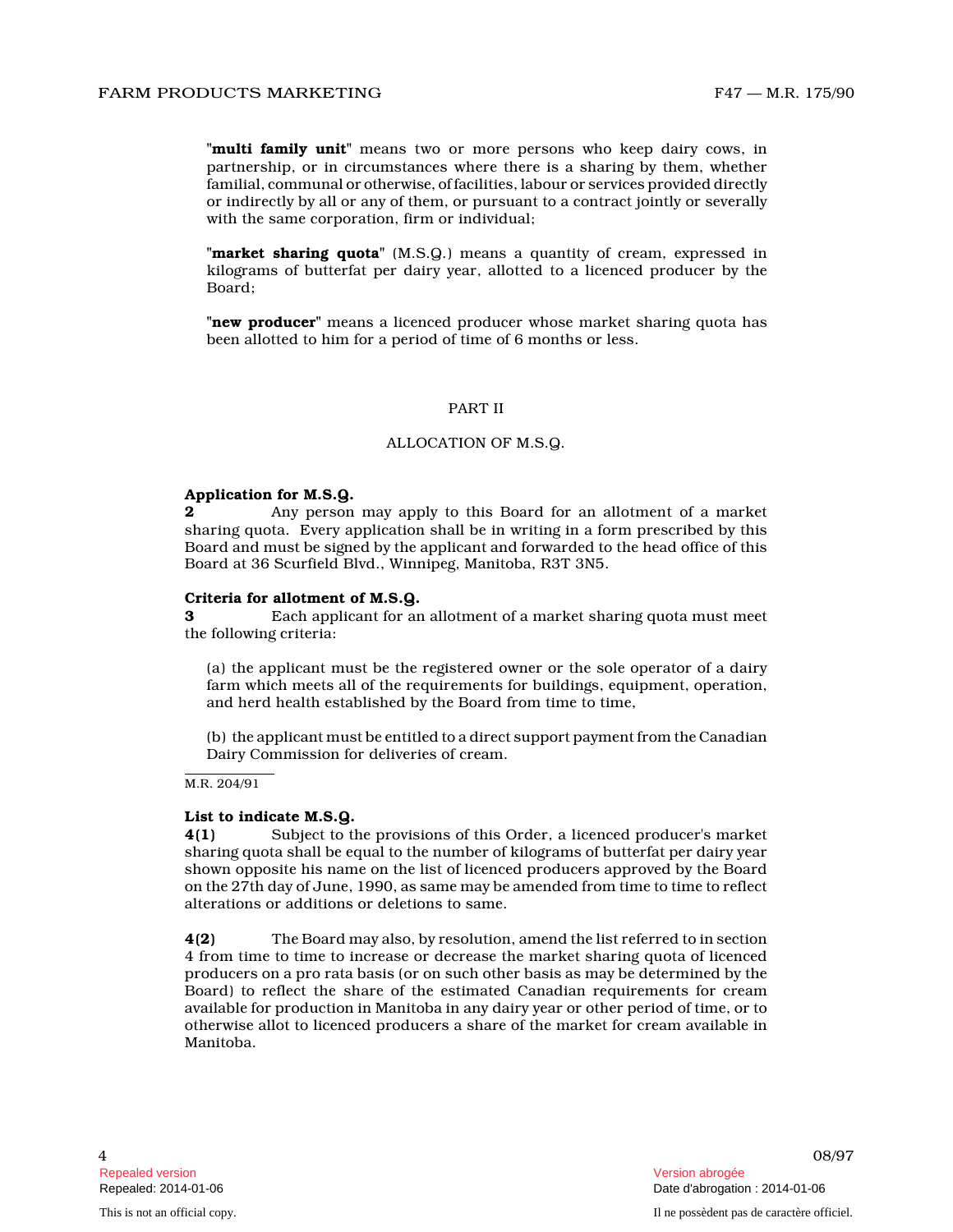#### **Temporary permits and lending**

**5(1)** Any licenced producer may apply to the Board for a temporary market sharing quota. If the Board estimates that licenced producers will not, as a group, market the share of the estimated Canadian requirements for cream available for production in Manitoba in any dairy year, it may issue temporary market sharing quota to licenced producers for the balance of the dairy year.

**5(2)** In the event a licenced producer (the "applicant") estimates that he will be unable to market a quantity of cream equal to his market sharing quota in any dairy year, he may apply to the Board to have a portion of his market sharing quota temporarily reallotted to another licenced producer (the "recipient"). In the event the Board approves such application, a portion of the market sharing quota the applicant shall be temporarily reallotted to the recipient for the balance of the dairy year.

#### **M.S.Q. not to exceed maximum quota**

**6** Notwithstanding anything set out in sections 4 and 5, the market sharing quota allocated to a licenced producer shall not exceed maximum quota.

#### PART III

# REDUCTION OR CANCELLATION OF M.S.Q.

#### **Reduction of M.S.Q. for undermarketings**

**7** A licenced producer who fails to market through the Board a quantity of cream equal to 85% of that quantity permitted under his market sharing quota during a dairy year shall have his market sharing quota reduced for the subsequent dairy year to an amount equal to 117.6% of the actual deliveries made by the producer during the previous dairy year, provided however that the Board may lessen the impact of this provision pursuant to the provisions of section 10.

#### **Reduction of M.S.Q. for anticipated undermarketings**

**8** The market sharing quota of a licenced producer may be reduced for the balance of a dairy year if such producer's marketings during a portion of that dairy year are such that the Board anticipates that such producer will not market a quantity of cream during that dairy year equal to the total amount of cream he is entitled to deliver pursuant to his market sharing quota.

#### **Cancellation of M.S.Q. for failure to market**

**9** Where a licenced producer fails to market cream produced by him for four consecutive calendar months, the market sharing quota allotted to such producer may be cancelled by this Board.

#### **Relief from reductions and cancellations**

**10** The Board may exempt a licenced producer from the provisions of sections 7, 8, or 9 or otherwise modify the impact of same, if such licenced producer:

(a) is a new producer; or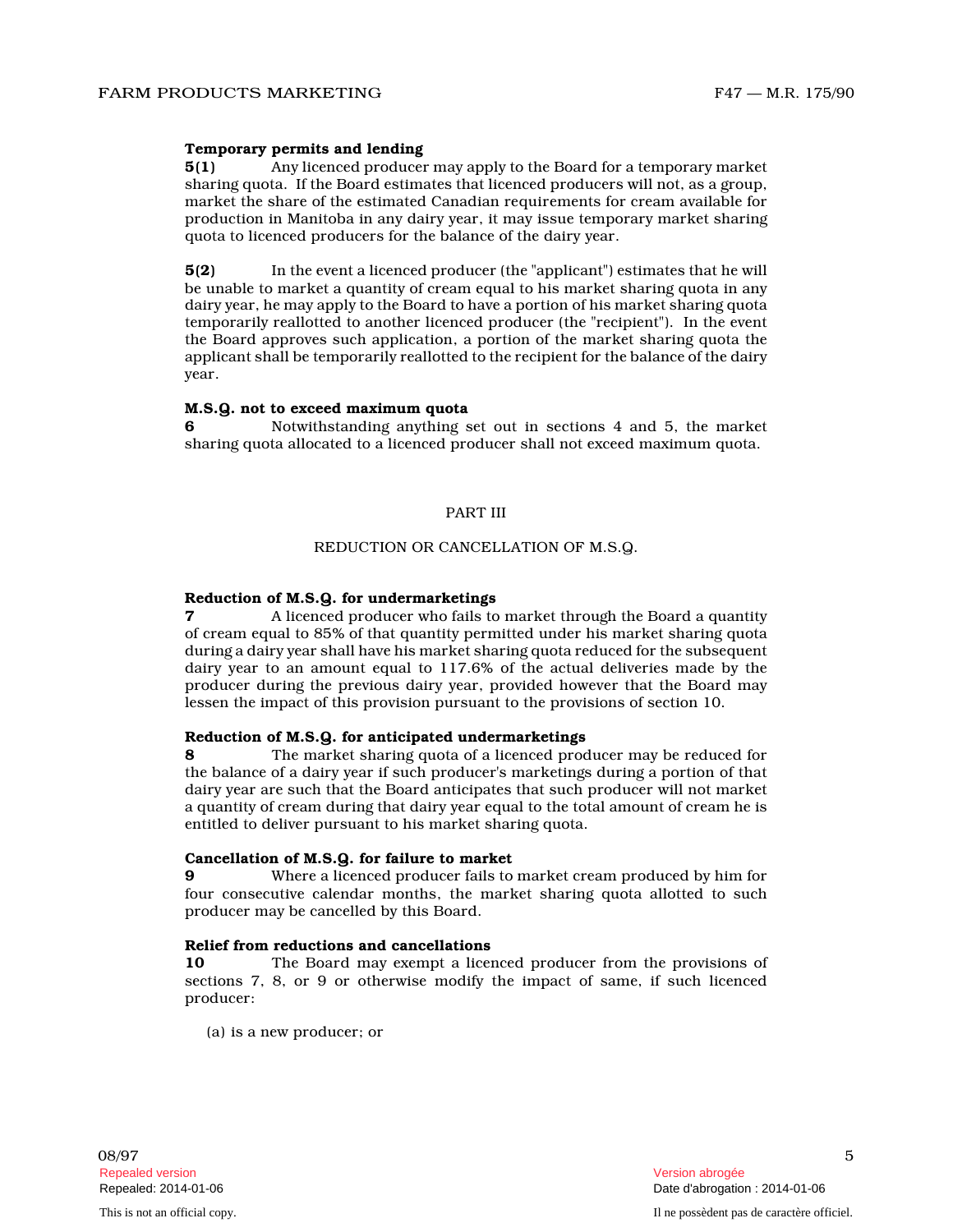(b) has received permission from the Board in writing, because of major repairs and/or renovations to his facility, to temporarily curtail cream marketing, provided a written application for such permission has been received by this Board at least one month in advance of the commencement of such major repairs and/or renovations; or

(c) was unable to market a quantity of cream because of a catastrophe. For the purpose of this clause a catastrophe must be a situation over which the producer has little or no control and which suddenly affects the production of his dairy cows. A catastrophe may include a severe illness or the death of a principal day to day operator of the cream production business, the sudden death of a significant portion of a dairy herd, the destruction of a producer's facilities by fire or some other cause beyond his control, a severe infection of the dairy cows in his herd of an uncontrollable disease or disease which requires the slaughter of the dairy cows by public health authorities. The producer must apply to the Board in writing as soon as reasonably possible following such event; or

(d) has received permission from the Board in writing, to reduce or close down his facility as a result of a notification to the Board in writing that he plans to offer the market sharing quota allotted to him on the Monthly Quota Exchange System under the *Manitoba Milk Marketing Quota Order* (Manitoba Regulation 175/91), subject to such terms and conditions as the Board may establish at the time such permission is granted; or

(e) has otherwise obtained permission from the Board in writing to reduce his marketings for a period of time, subject to such terms and conditions as the Board may establish at the time such permission is granted.

M.R. 41/93

#### **Cancellation of M.S.Q. on retirement, death, winding up, etc.**

**11(1)** The Board may cancel a market sharing quota in the event of the death of a licenced producer, the winding up or dissolution of a licenced producer that is a corporation, or the dissolution of a licenced producer that is a partnership.

**11(2)** The Board may also cancel the market sharing quota allotted to a licenced producer in the event a licenced producer receives permission from the Board under clause 10 (d), and fails to meet the terms and conditions established by the Board in granting such permission.

#### **Cancellation of M.S.Q. on cancellation of licence or on registration**

**12(1)** The market sharing quota of a person shall be automatically cancelled in the event he ceases to be a licenced producer.

**12(2)** In the event a licenced cream producer becomes an approved person under Schedule "B" of the *Milk Marketing Quota Order*, the market sharing quota of that person shall be

(a) reduced by an amount equal to 4,000 kilograms of butterfat per dairy year as of the conversion date; and

(b) be cancelled two months following the conversion date.

M.R. 250/92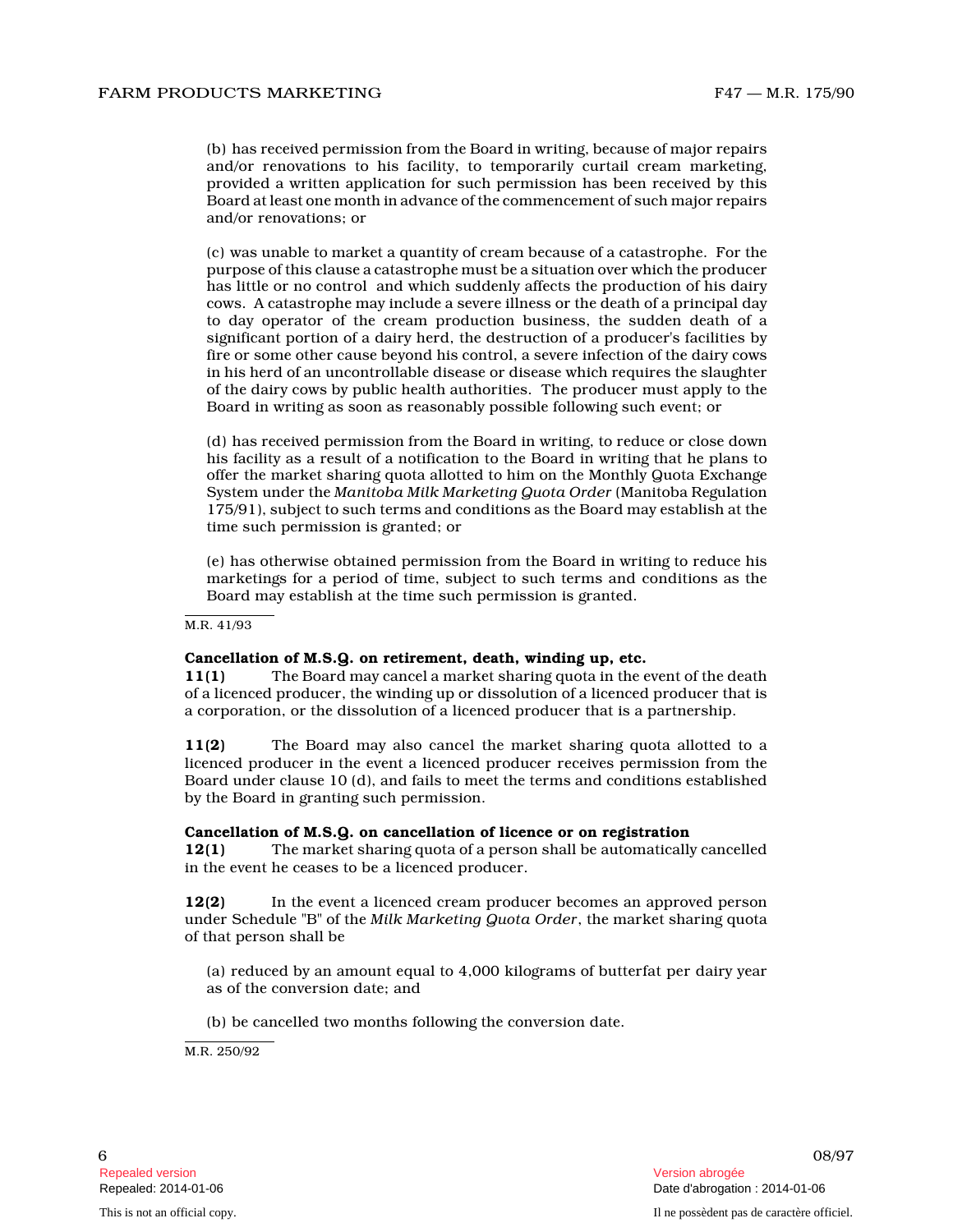#### **Other reduction or cancellation of M.S.Q.**

**13** The Board may suspend, reduce or cancel, either on a temporary basis or on a permanent basis, a market sharing quota:

(a) as set out in this Order; or

(b) where a producer has failed to comply with any regulation, order, or directive of the Board; or

(c) where a producer has failed to comply with the Regulations under *The Dairy Act*, or where his dairy farm fails to meet the requirements for buildings, equipment, operation, and herd health set out in Part X of the Regulations made under *The Dairy Act*; or

(d) where a producer delivers cream that does not meet the standard of acceptable cream as defined by an order or regulation of the Board; or

(e) where a producer becomes insolvent or bankrupt or applies for a receiving order or has such an order made against it or takes a benefit from any Act would continue for the time being enforce for the relief of insolvent debtors, or if a receiver is appointed with respect to the facilities used by a producer; or

(f) if the Board has reasonable grounds for believing that such action is in the interests of Manitoba producers and the dairy industry.

#### PART IV

#### OWNERSHIP OF M.S.Q.

#### **M.S.Q. owned by board**

**14** Market sharing quotas are the property of the Board .

#### **M.S.Q. not transferable by producer**

**15** No person shall

(a) transfer, assign, or sell a market sharing quota to another person, or

(b) offer to transfer, assign, or sell a market sharing quota to another person, or receive payment for a market sharing quota, or offer to buy a market sharing quota from a producer, or make a payment to a producer for a market sharing quota.

#### **Monthly quota exchange system proceeds non-transferable**

**16** No person shall offer to assign or assign a payment or an entitlement to a payment or an anticipated payment to the receipt of proceeds from a Monthly Quota Exchange System under the *Milk Marketing Quota Order* (Manitoba Regulation 175/91) to another person without the prior written consent of the Board.

M.R. 41/93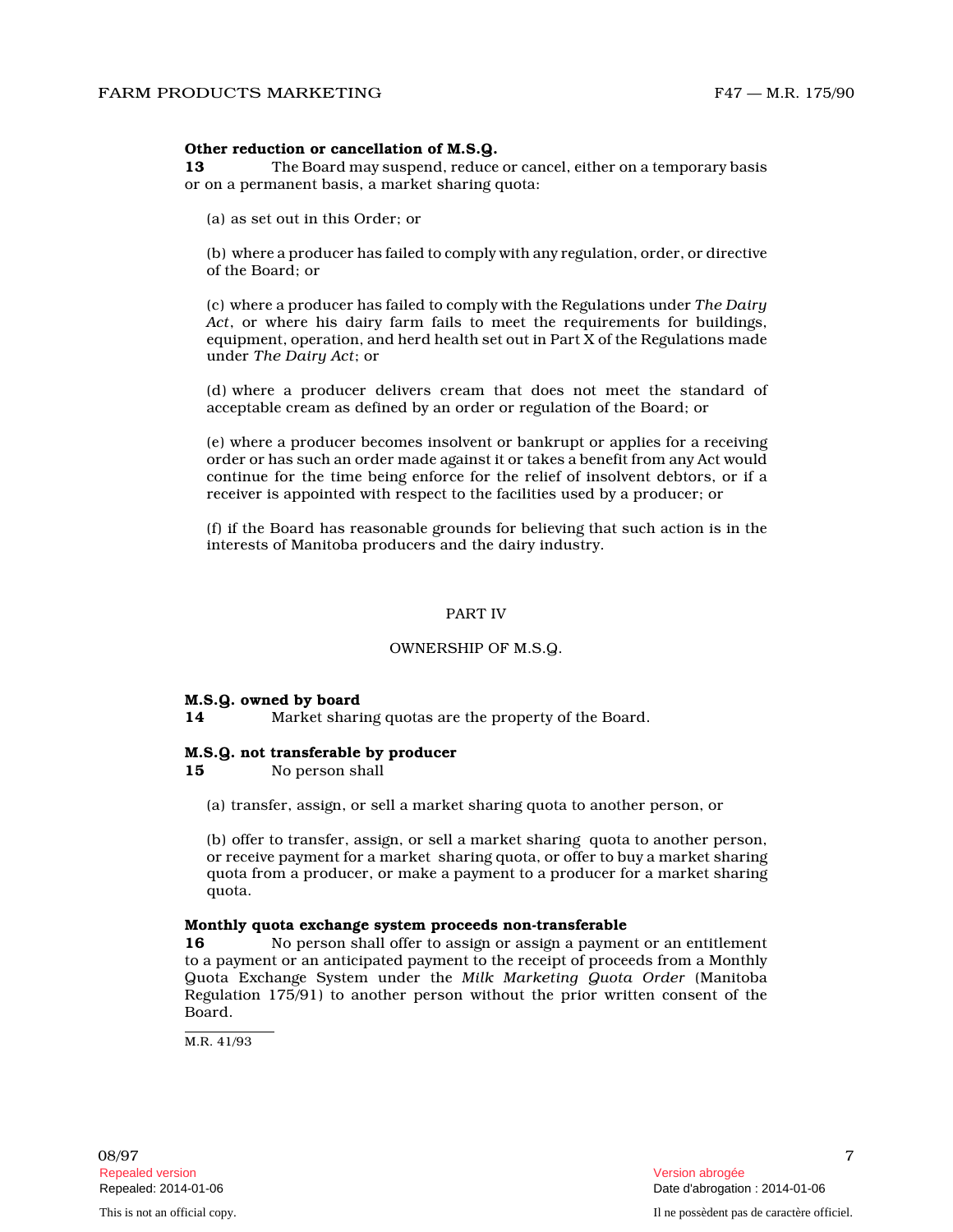#### PART V

## PROHIBITIONS

#### **Prohibitions**

**17(1)** Except as authorized by the Board in writing, no person shall market cream unless he has been allotted a market sharing quota by the Board.

**17(2)** No person to whom a market sharing quota has been allotted shall market cream other than cream taken from dairy cows in or on a facility situated on the location that has been specified by the Board for the milking of his dairy cows.

**17(3)** No person to whom a market sharing quota has been allotted shall milk dairy cows in or on a facility which is used by another person to milk dairy cows.

**17(4)** No person to whom a market sharing quota has been allotted shall market cream except to the processor designated by the Board to receive cream from him.

**17(5)** No person to whom a market sharing quota has been allotted shall market cream once that person begins marketing milk to the Board under the *Manitoba Milk Producers' Marketing Plan Regulation* .

#### PART VI

### GENERAL

#### **Effect of sharing**

**18** Where two or more persons keep dairy cows in partnership, or in circumstances in which there is a sharing by them whether familial, communal, or otherwise, of facilities, equipment, labour or services provided directly or indirectly by all or any of them, or pursuant to a contract jointly or severally with the same corporation, firm, or individual, for the purpose of this Order, the cream marketed by one of those persons may be treated by the Board as having been marketed by the other or others.

#### **Acquisition of interests in excess of maximum quota prohibited**

**19** Notwithstanding anything contained in this Order, the Board will take appropriate action to prevent a person from acquiring control of or acquiring a direct or indirect interest in market sharing quotas in excess of maximum quota.

#### **Step-transactions prohibited**

**20** Notwithstanding anything contained in this Order, the Board will take appropriate action to prevent a person from acquiring control of, or acquiring a direct or indirect interest in market sharing quotas through a process:

(a) that involves more than one application to the Board; or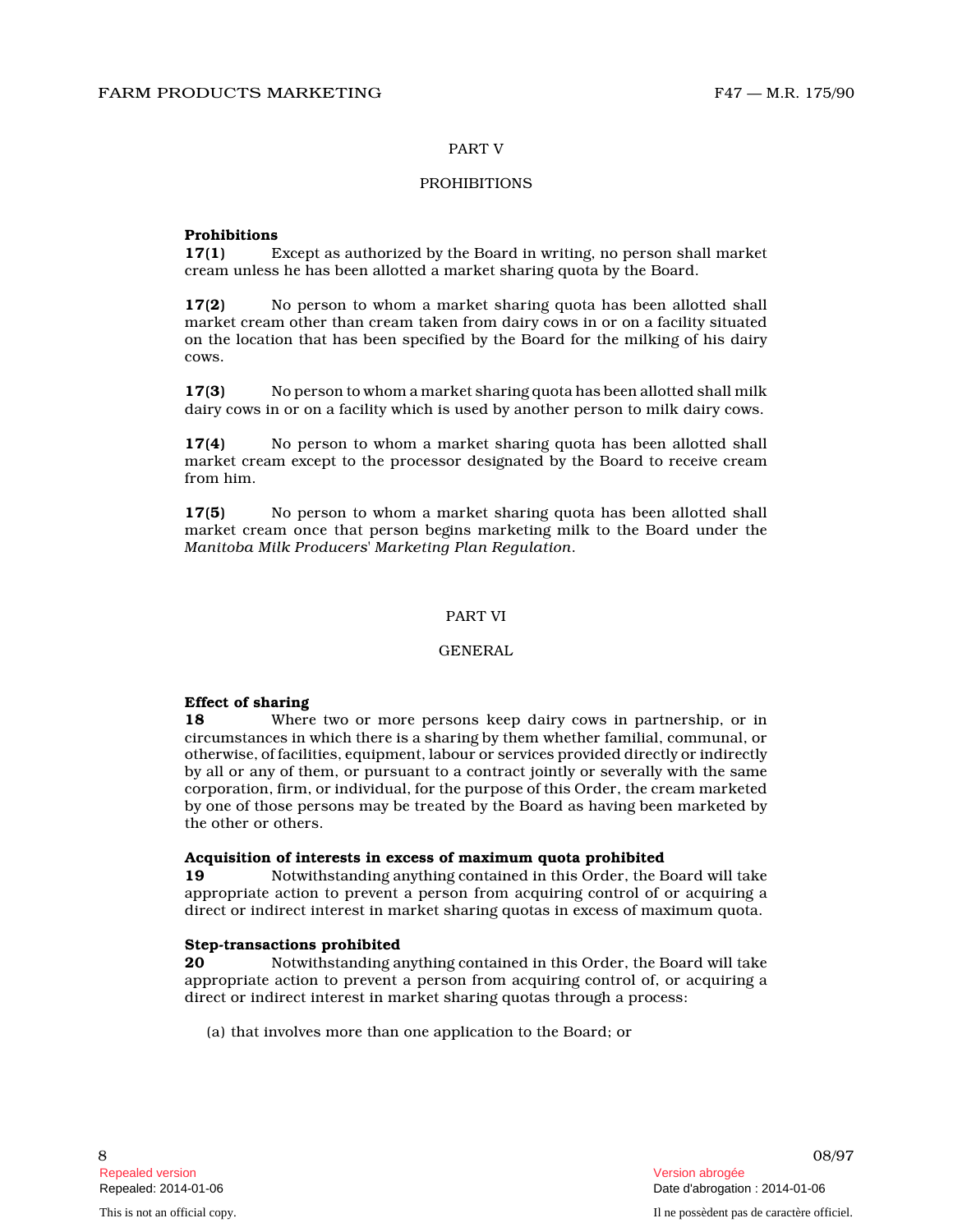(b) that does not disclose to the Board, in conjunction with an application to the Board for any re-allotment of a market sharing quota, particulars of all contemplated or proposed future transactions which may involve

(i) a subsequent re-allotment of a market sharing quota, or

(ii) a future change in the legal or beneficial ownership of an entity, or

(iii) an application to transfer a market sharing quota from one facility to another facility.

#### PART VII

#### CHANGES IN BENEFICIAL OWNERSHIP OF OF LICENCED PRODUCERS

#### **Special definitions**

**21** In this Part,

**"controlling party"** means a person who directly or indirectly is the legal or beneficial owner of an aggregate of more than 50% of any class of the issued shares of, assets of, or interest in an entity;

**"entity"** includes an association, partnership, body corporate, trust or other organization;

**"substantial holder"** means a person who directly or indirectly is the legal or beneficial owner of an aggregate of 10% or more of any class of the issued shares of, assets of, or interest in an entity;

**"transfer"** includes a sale, purchase, mortgage, declaration of trust, or any change in legal or beneficial ownership or rights whatsoever.

#### **Transfers by a substantial holder**

**22** In the event all or part of the beneficial or legal ownership of an interest of a substantial holder in an entity that is a licenced producer is transferred by the legal or beneficial owner of such interest, the Board may cancel or reduce the market sharing quota of such licenced producer unless the parties to such transfer have requested in writing that the Board waive this provision and have each provided the Board, by Statutory Declaration and Certificate in a form acceptable to the Board, with full particulars Board, with full particulars of the proposed transfer, and any other information with respect to the assets and liabilities of the entity at the effective date of such transfer, and the Board has in its discretion waived this provision either conditionally or unconditionally.

# **Grounds for non-waiver re transfers**<br>**23** The provisions of section

**23** The provisions of section 22 will not be waived by the Board if the Board has reasonable grounds for believing that as a result of such transfer a person would have a direct or indirect interest in a market sharing quota or quotas for any dairy year which aggregate in excess of maximum quota.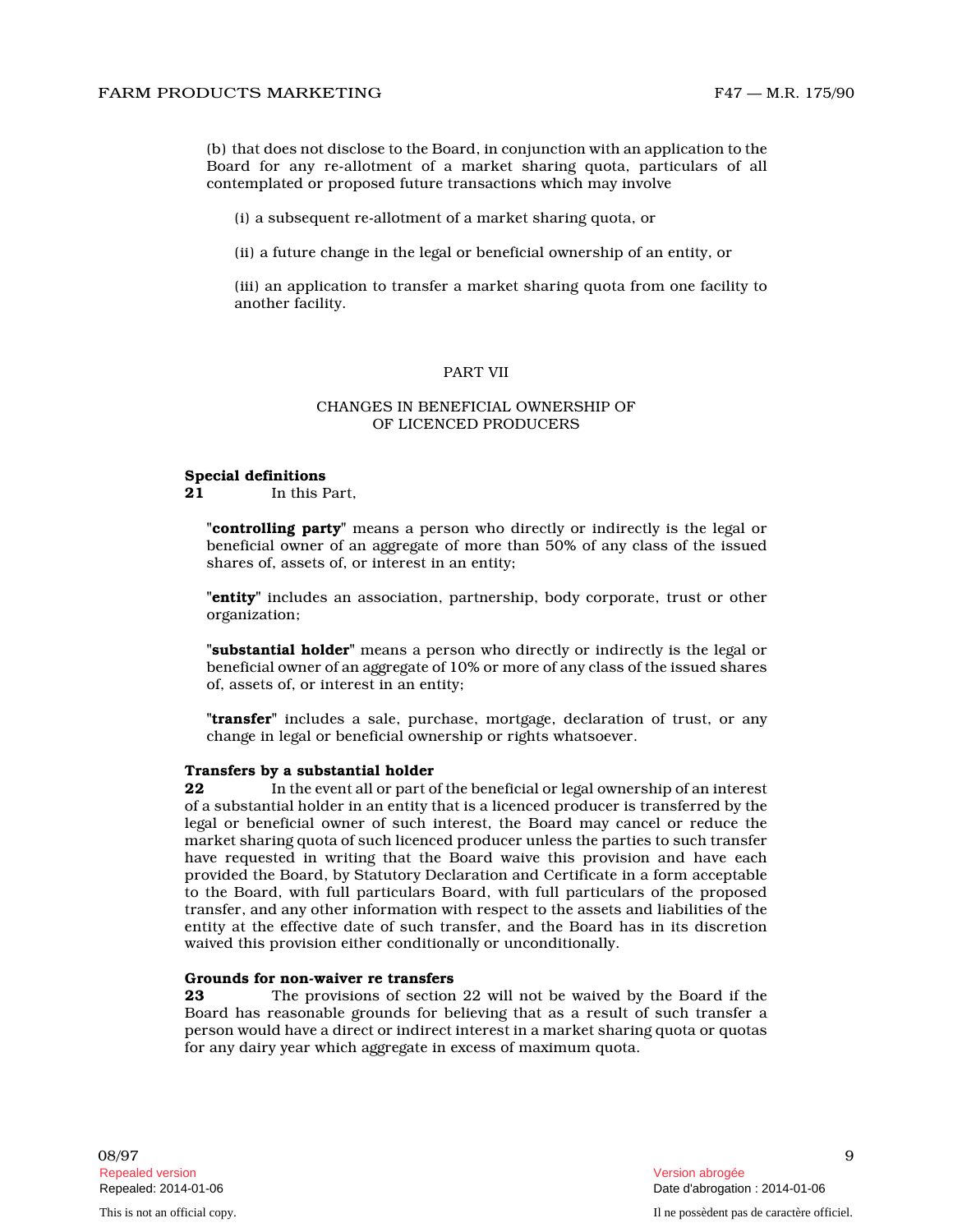#### **Bankruptcy or receivership of a controlling party**

**24** In the event a controlling party in an entity that is a licenced producer becomes bankrupt or applies for a receiving order or has a receiving order made against it or takes the benefit of an Act for the time being in force for the relief of insolvent debtors, or if a receiver is appointed with respect to any interest of the controlling party in such licenced producer, the Board may cancel or reduce the market sharing quota of such licenced producer unless the licenced producer or the trustee or receiver requests in writing that the Board waive this provision and provides the Board, by Statutory Declaration and Certificate in a form acceptable to the Board, with full particulars of such happening and the Board has in its discretion waived this provision either conditionally or unconditionally, provided however that the Board will only waive such discretion on a temporary basis, and on terms and conditions, in order to allow the Trustee in Bankruptcy or Receiver reasonable time to dispose of such interest in the controlling party.

#### **False or misleading information re transfers**

**25** In the event that the Board has reasonable grounds for believing that any information provided to it by Statutory Declaration or Certificate is false or misleading, or that any conditions established by the Board in waiving the provisions of section 22 or section 24 have not been met by the parties, the Board may cancel or reduce the market sharing quota of the licenced producer whether or not the provisions of section 22 or section 24 have been previously waived by the Board.

### **Reduction of requirements re certain transfers**

**26** The Board may establish policies from time to time reducing its requirements under section 22:

- (a) with respect to the transfer of shares of a corporation;
	- (i) from an individual to a member of his immediate family, or

(ii) listed on a public stock exchange unless 10% or more of the total outstanding shares of that class of the corporation are transferred, provided that this clause does not apply in respect of a series of transfers of shares within a period of eighteen (18) months by or to any one person that in the aggregate total 10% or more of the outstanding shares of that class of the corporation; and

(b) with respect to a change in the beneficial or legal ownership of an interest in a partnership that is a licenced producer where the legal or beneficial ownership of an interest in such partnership is transferred from an individual to a member of his immediate family; and

(c) with respect to a change in the membership of a Hutterite Colony where that Hutterite Colony is a licenced producer or is the sole legal and the sole beneficial owner of all of the issued shares of a corporation that is a licenced producer.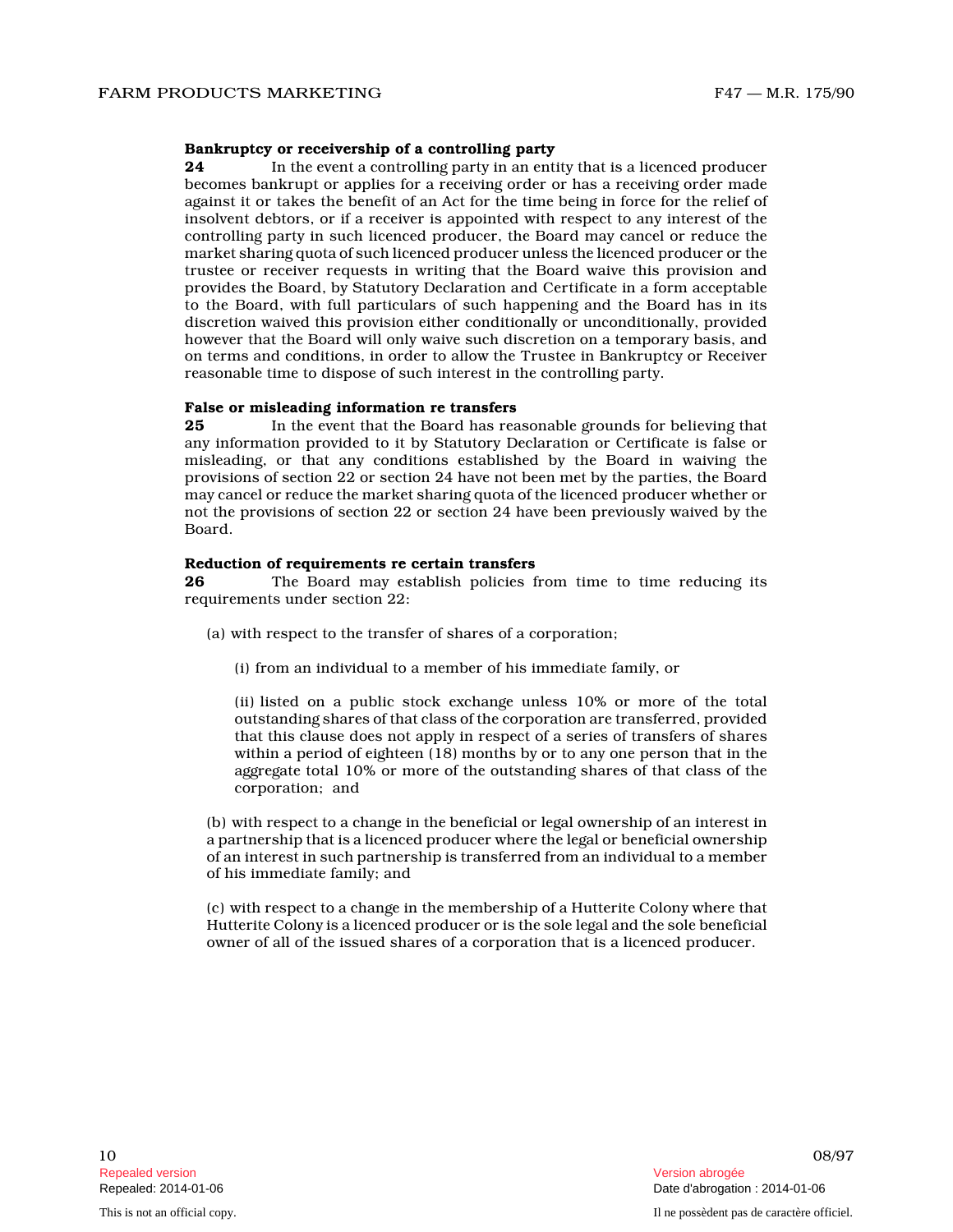#### PART VIII

# ASSOCIATION OF LICENCED PRODUCERS

# **Deemed association**<br>27 In this Pa

**27** In this Part, a person is deemed to be associated with another person if:

(a) one person is an entity of which the other person is an officer, director or substantial holder; or

(b) one person is an entity of which the other person is a partner; or

(c) one person is an entity that is controlled, directly or indirectly, by the other person; or

(d) both persons are entities and one entity is controlled, directly or indirectly, by the same individual or entity that controls, directly or indirectly, the other person; or

(e) both persons are members of a voting trust where the trust controls or operates or has an interest in the other person; or

(f) both persons are associated within the meanings of clauses (a) to (e) with the same person.

# **Association of licenced producers**

**28** In the event that a licenced producer becomes associated with another licenced producer, the Board may cancel or reduce the market sharing quotas of such licenced producers unless the licenced producers have requested in writing that the Board waive this provision and have each provided the Board, by Statutory Declaration and Certificate in a form acceptable to the Board, with full particulars of all persons having a direct or indirect interest in such licenced producers and the Board has in its discretion waived this provision either conditionally or unconditionally.

#### **Grounds for non-waiver re association**

**29** The provisions of section 28 will not be waived by the Board if the Board has reasonable grounds for believing that as a result of such association a person would have a direct or indirect interest in a market sharing quota or quotas which aggregate in excess of maximum quota.

#### **False or misleading information re association**

**30** In the event that the Board has reasonable grounds for believing that any information provided to it by Statutory Declaration or Certificate is false or misleading, or that any conditions established by the Board in waiving the provisions of section 28 have not been met by the parties, the Board may cancel or reduce the market sharing quota of the licenced producers whether or not the provisions of section 28 have been previously waived by the Board.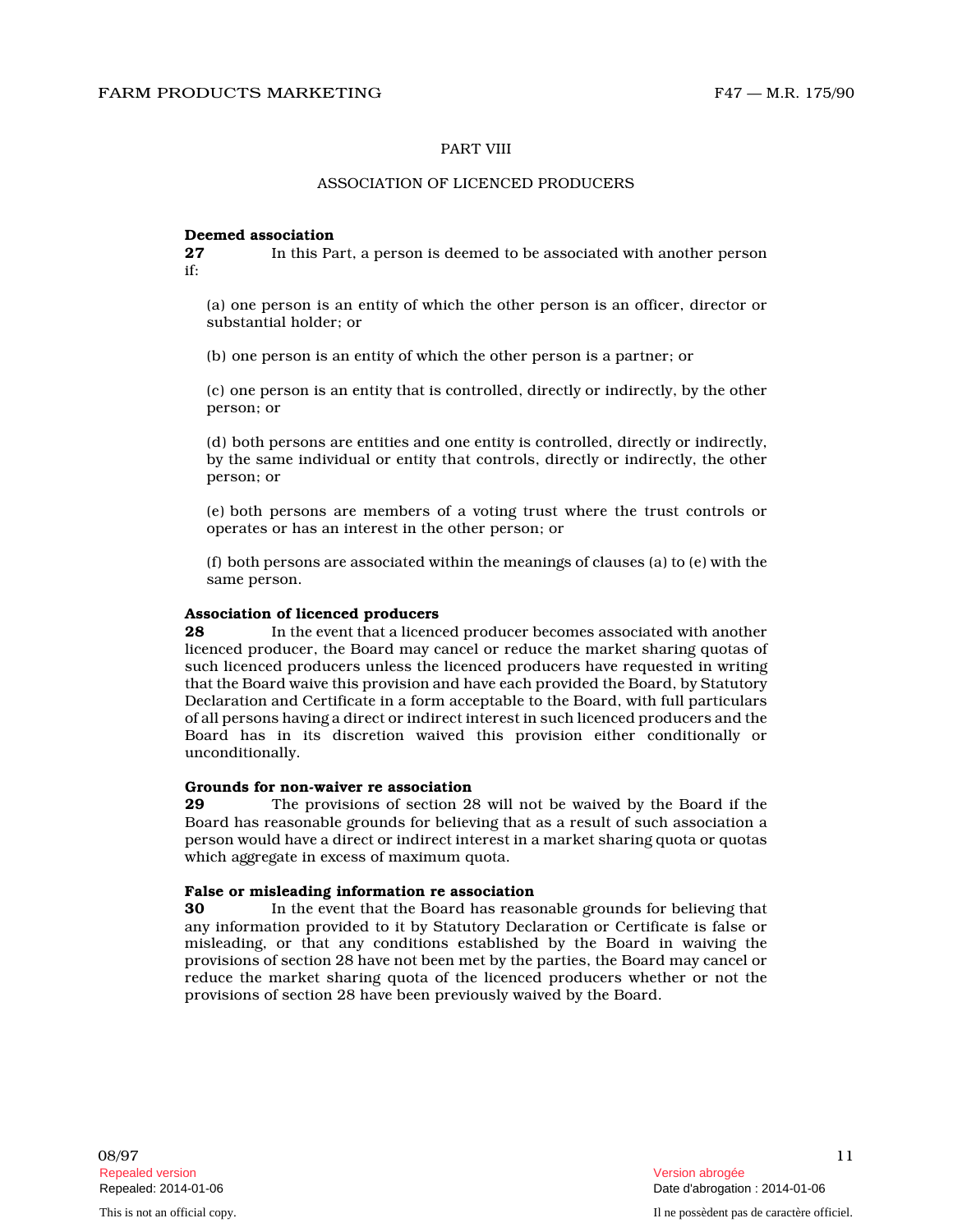#### PART IX

#### RE-ALLOTMENT OF M.S.Q.

#### **Complete farm sales**

**31** In the event a licenced producer sells the land, buildings, and equipment used by him for producing and marketing cream (herein called the "dairy unit"), the Board may re-allot the market sharing quota used in association with the dairy unit to any purchaser.

The applicants will each be required to provide a Statutory Declaration in a form acceptable to the Board setting out the information specified therein. All agreements between the licenced producer and the purchaser (including a detailed listing of all assets included in such sale) shall be appended to such Statutory Declaration.

In the event that the Board has reasonable grounds for believing that any information provided in such Statutory Declaration is false or misleading, the Board may reduce or cancel the market sharing quota in question, whether or not such quota was re-allotted.

The purchaser of the dairy unit will be required to give to the Board a written undertaking, in a form satisfactory to the Board, to maintain the legal and beneficial ownership of the dairy unit and to maintain continuous cream production from such dairy unit for a minimum of 2 years after final approval of the re-allocation of the market sharing quota following the completion of registration of ownership of the dairy unit in the purchaser's name. In the event the Board has reasonable grounds for believing that such undertaking has not been adhered to by the purchaser, the Board may cancel or reduce the market sharing quota in question.

#### **Lease of a complete farm**

**32** In the event a licenced producer leases the land, buildings, and equipment used by him for producing and marketing cream (herein called the "dairy unit"), for a term not to exceed two (2) years in length, the Board may temporarily re-allot the market sharing quota used in association with the dairy unit to any lessee for the term of the lease.

The applicants will each be required to provide a Statutory Declaration in a form acceptable to the Board setting out the information specified therein. All agreements between the licenced producer and the lessee (including a detailed listing of all assets included in such lease) shall be appended to such Statutory Declaration.

In the event that the Board has reasonable grounds for believing that any information provided in such Statutory Declaration is false or misleading, the Board may reduce or cancel the market sharing quota in question, whether or not such quota was temporarily re-allotted.

At the end of the lease term such quota will automatically be re-allotted by the Board back to the lessor. Any extension or renewal of a term of a lease will be treated as a new lease.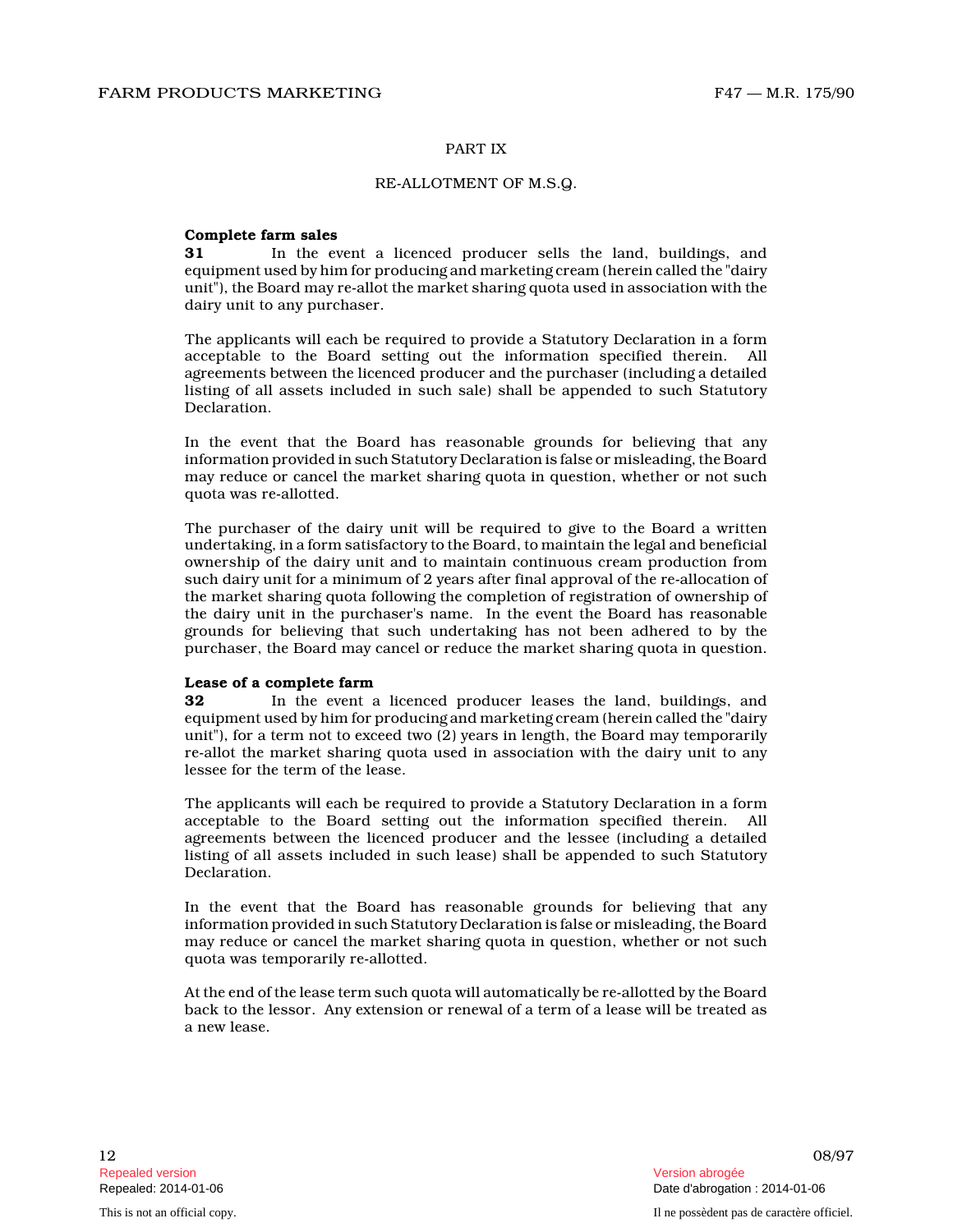#### **Bankruptcy or receivership of a licenced producer**

**33** Notwithstanding clause 13 (e), where a person who is a licenced producer becomes a bankrupt or applies for a receiving order or has such an order made against him or takes the benefit of any Act for the time being in force for the relief of insolvent debtors, or if a receiver is appointed with respect to the facilities of a licenced producer, the Board may, upon written request of the Trustee in Bankruptcy or the Receiver, temporarily re-allot to the Trustee in Bankruptcy or Receiver the market sharing quota allotted to such producer upon terms and conditions as may be established by the Board at the time of such temporary re-allotment.

# **Re-allotment of M.S.Q. on death, disability or retirement**

**34** In the event of the death, disability or retirement of an individual who is a licenced producer, the Board may, on written request of such licenced producer or of the personal representative of such deceased licenced producer, re-allot the market sharing quota allotted to such licenced producer to the heir or designated member of such licenced producer's immediate family

(a) who becomes the owner of the cream production and marketing business carried on by the licenced producer and of the land, buildings, and equipment used by the licenced producer for producing and marketing cream, or

(b) who becomes the owner of the cream production and marketing business carried on by the licenced producer and of any assets owned by such licenced producer in connection with such business, and becomes entitled to possession of the land and buildings used by such licenced producer in connection with such business as the successor in possession to such licenced producer.

The applicants will be required to provide a Statutory Declaration in a form acceptable to the Board setting out the information specified therein.

In the event that the Board has reasonable grounds for believing that any information provided in such Statutory Declaration or application is false or misleading, the Board may cancel or reduce the market sharing quota in question, whether or not such quota was re-allotted.

#### M.R. 204/91

#### **Re-allotment of M.S.Q. on establishment of family partnership**

**35** Where an individual who is a licenced producer enters into a partnership with a member of his immediate family, the Board may, on written request of such licenced producer, re-allot the market sharing quota allotted to such licenced producer to such partnership

(a) which becomes the owner of the cream production and marketing business carried on by the licenced producer and of the land, buildings and equipment used by the licenced producer for producing and marketing cream, or

(b) which becomes the owner of the cream production and marketing business carried on by the licenced producer and of any assets owned by such licenced producer in connection with such business, and becomes entitled to possession of the land and buildings used by such licenced producer in connection with such business as the successor in possession to such licenced producer.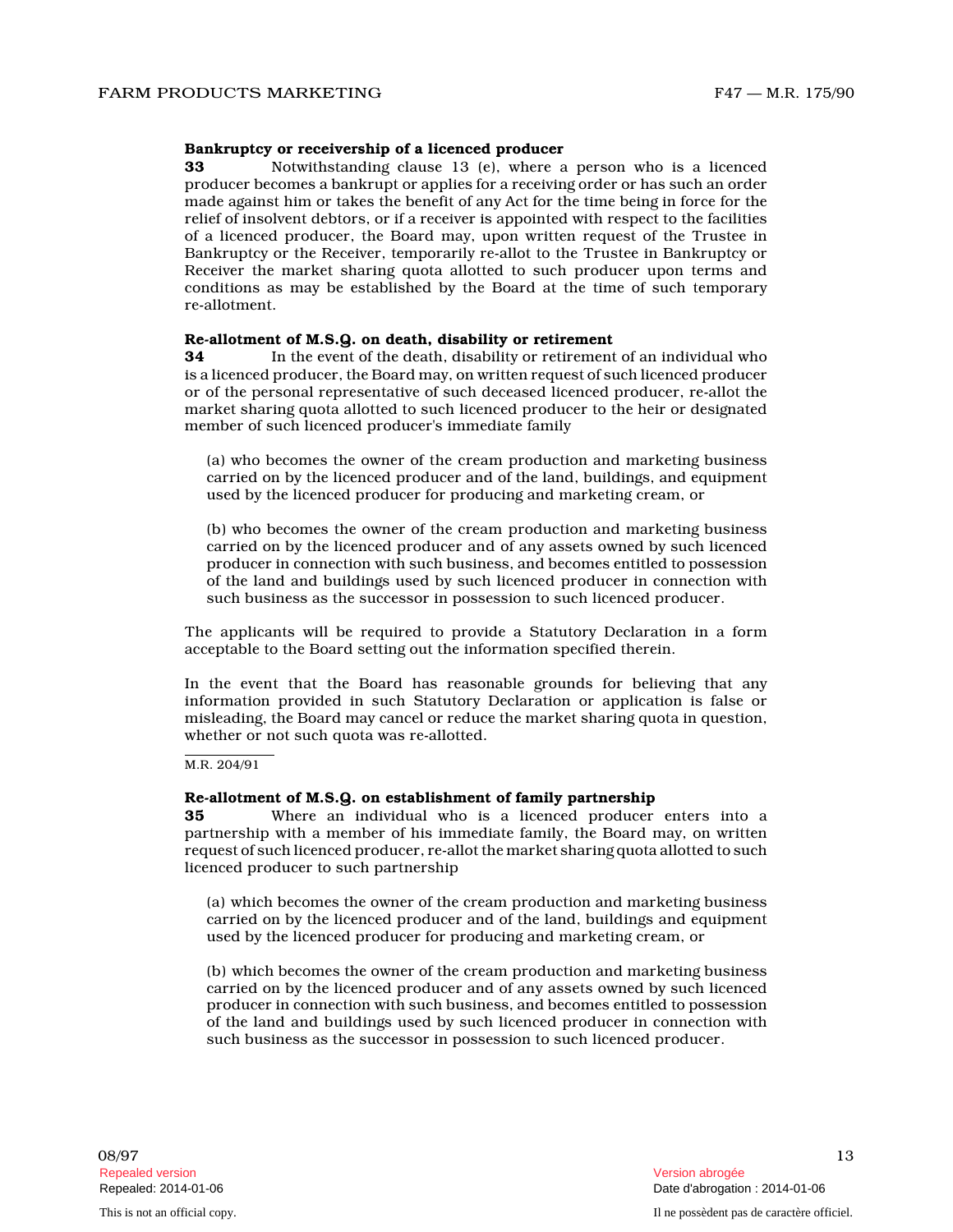The applicants will be required to provide a Statutory Declaration in a form acceptable to the Board setting out the information specified therein.

In the event that the Board has reasonable grounds for believing that any information provided in such Statutory Declaration or application is false or misleading, the Board may cancel or reduce the market sharing quota in question, whether or not such quota was re-allotted.

M.R. 204/91

#### **Re-allotment of M.S.Q. on establishment of a corporation**

**36** Where an individual who is a licenced producer incorporates a corporation controlled by himself and/or members of his immediate family, or where the partners who are licenced producers incorporate a corporation owned by themselves in the same proportion as they owned interests in the partnership, or where a licenced producer which is a corporation incorporates a wholly owned subsidiary, the Board may, on written request of such licenced producer, re-allot the market sharing quota allotted to such licenced producer to such corporation or subsidiary

(a) which becomes the owner of the cream production and marketing business carried on by the licenced producer and of the land, buildings and equipment used by the licenced producer for producing and marketing cream, or

(b) which becomes the owner of the cream production and marketing business carried on by the licenced producer and of any assets owned by such licenced producer in connection with such business, and becomes entitled to possession of the land and buildings used by such licenced producer in connection with such business as the successor in possession to such licenced producer.

The applicants will be required to provide a Statutory Declaration in a form acceptable to the Board setting out the information specified therein.

In the event that the Board has reasonable grounds for believing that any information provided in such Statutory Declaration or application is false or misleading, the Board may cancel or reduce the market sharing quota in question, whether or not such quota was re-allotted.

M.R. 204/91

#### **Partial and complete re-allotment of M.S.Q. to related persons**

**37** The Board may, upon application of a licenced producer in writing, (herein called "the applicant") re-allot all or a portion of the market sharing quota allotted to such applicant to another person (herein called "the recipient") in the following circumstances:

(a) with respect to an individual applicant, where the recipient is a member of such applicant's immediate family;

(b) with respect to a partnership applicant, where all partners in the partnership are members of the same immediate family and where the recipient is a member of that immediate family;

14 08/97 Repealed: 2014-01-06 Date d'abrogation : 2014-01-06 This is not an official copy. Il ne possèdent pas de caractère officiel.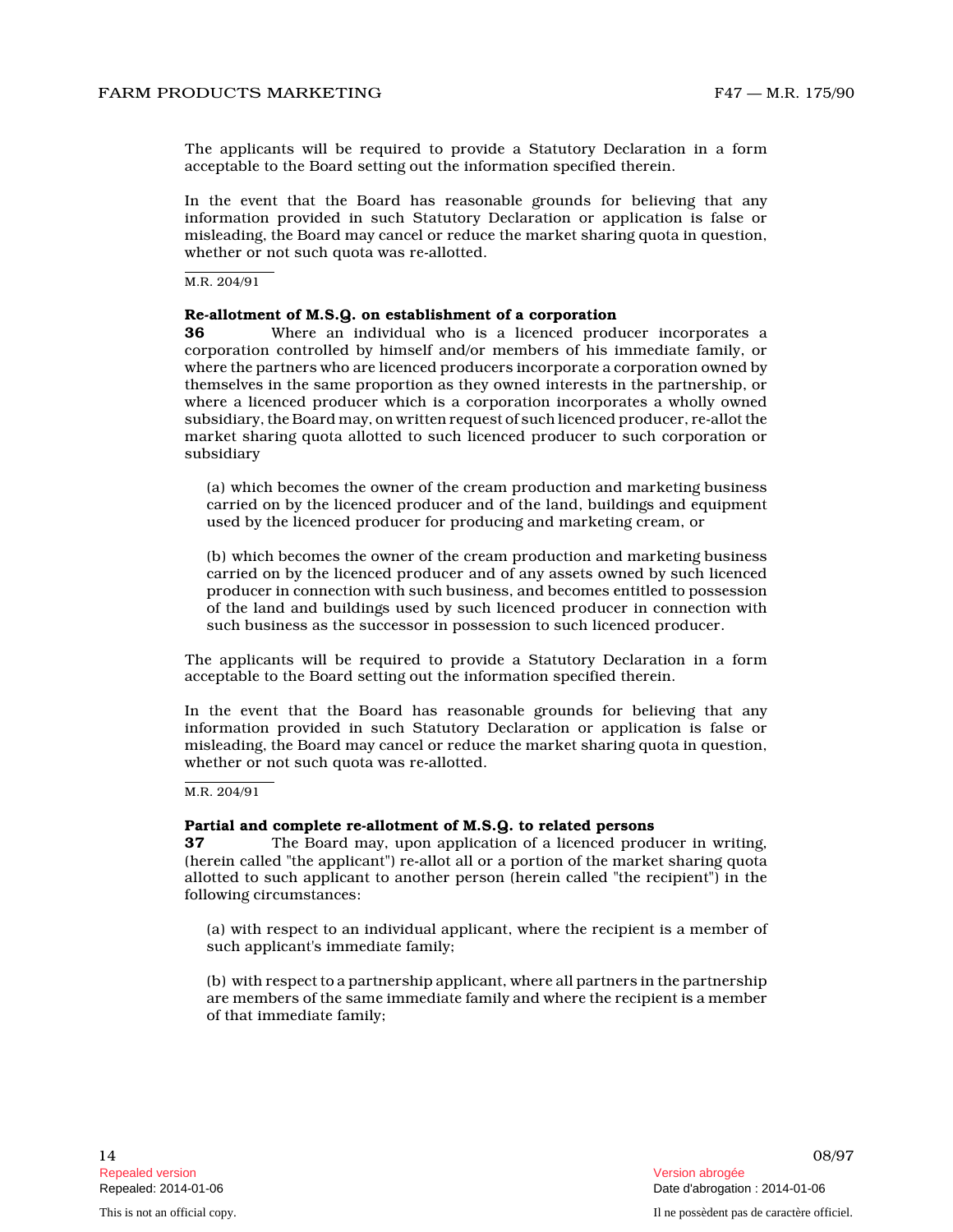(c) with respect to a corporation applicant, where all legal and beneficial shareholders in such applicant are members of the same immediate family and where the recipient is a member of such immediate family;

(d) with respect to a Hutterite Colony applicant (or a corporation applicant which is a wholly owned subsidiary of a Hutterite Colony) where the recipient is a wholly owned subsidiary of such applicant, or a daughter-Hutterite Colony, or a corporation wholly owned by a daughter-Hutterite Colony. For the purpose of this provision a daughter-Hutterite Colony shall mean a Hutterite Colony recently created as a result of the division of the assets and the membership of a Hutterite Colony;

provided that no such re-allotment will be made until a recipient has established a separate facility owned or solely operated by him in which to keep dairy cows.

The applicants will each be required to provide a Statutory Declaration in a form acceptable to the Board setting out the information specified therein and in the event that the Board has reasonable grounds for believing that any information provided in such Statutory Declaration or an application is false or misleading, the Board may cancel or reduce the quota in question, whether or not such quota was re-allotted.

The Board will not approve the re-allotment of a market sharing quota pursuant to the above provisions if such re-allotment would result in the balance of a market sharing quota retained by the applicant being less than 300 kilograms of butterfat per dairy year unless all of the market sharing quota allotted to such applicant is re-allotted pursuant to the above provisions.

#### **Re-allotment of M.S.Q. on merger of licenced producers**

**38** In the event two or more licenced producers (the "applicants") wish to merge their dairy operations and carry on cream production and marketing activities at the dairy farm of one of them, the Board may, upon application of such applicants re-allot the market sharing quota allotted to such applicants to a corporation or partnership formed by the applicants to carry on cream production and marketing activities at such dairy farm on a merged basis.

The applicants and the corporation or partnership formed by them (the "recipient") will each be required to provide a Statutory Declaration in a form acceptable to the Board setting out the information specified therein, and in the event that the Board has reasonable grounds for believing that any information provided in such Statutory Declaration or any application is false or misleading, the Board may cancel or reduce the quotas in question, whether or not such quotas were re-allotted.

In approving the re-allotment of quotas under this provision, the quotas allotted to all but one of the applicants will be reduced by a Transfer Assessment equivalent to 15% of such quotas. Any such Transfer Assessment shall be credited to the Transfer Assessment Pool established under Schedule "A" of the *Milk Marketing Quota Order* (Manitoba Regulation 175/91).

M.R. 41/93

 $08/97$  and  $08/97$  and  $08/97$  and  $08/97$  and  $08/97$  and  $08/97$  and  $08/97$  and  $08/97$  and  $08/97$  and  $08/97$  and  $08/97$  and  $08/97$  and  $08/97$  and  $08/97$  and  $08/97$  and  $08/97$  and  $08/97$  and  $08/97$  and  $08/9$ Repealed version abrogée et al. Alian abrogée et al. Alian abrogée et al. Alian abrogée et al. Alian abrogée e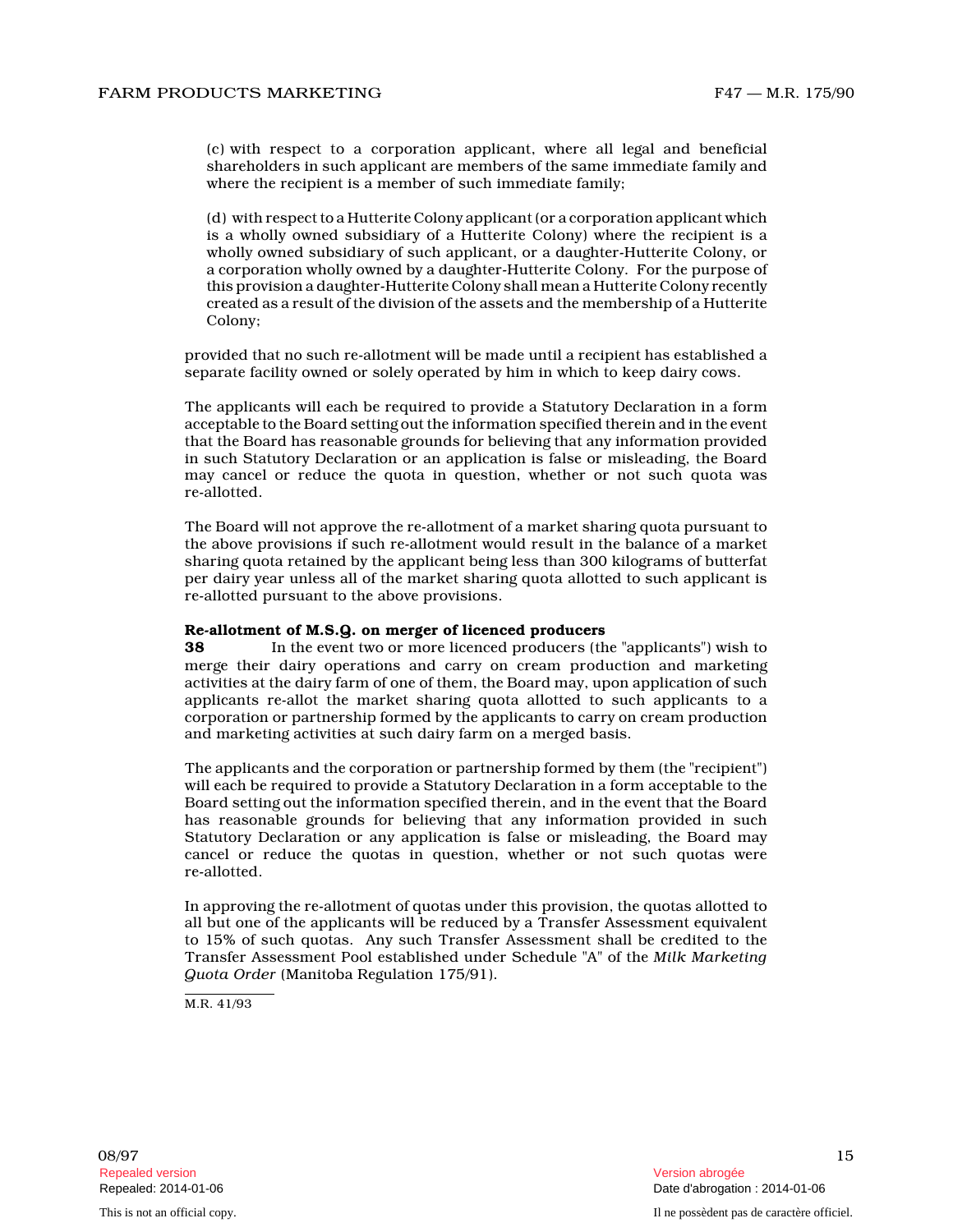#### **Re-allotment and maximum size**

**39** No quota will be re-allotted to an applicant corporation or partnership if:

(a) any beneficial shareholder of such applicant corporation or any beneficial owner of the assets of such applicant partnership is:

(i) a licenced producer, or

(ii) a beneficial shareholder in a corporation which is a licenced producer, or

(iii) a beneficial owner of the assets of a partnership which is a licenced producer that has been allotted a market sharing quota or quotas which are equal to or aggregate in excess of maximum quota, or

(b) the Board has reasonable grounds for believing that as a result of such re-allotment a person would directly or indirectly control or have an interest in market sharing quota which aggregate more than maximum quota.

#### PART X

#### MONTHLY QUOTA EXCHANGE SYSTEM

#### **Monthly quota exchange system applicable**

**40** Market sharing quotas may be cancelled and re-allotted by the Board in accordance with Schedule "A" of the *Milk Marketing Quota Order* (Manitoba Regulation 175/90).

M.R. 41/93

# PART XI

#### FACILITIES

#### **M.S.Q. to be allotted for a facility**

**41** In allotting a market sharing quota to a licenced producer, the Board may specify the location of the facility in which the producer's dairy cows, or any portion of such dairy cows, must be milked.

#### **Standards for equipping and operating facilities**

**42** It is a condition of the allotment of a market sharing quota to any registered producer that the facilities of that producer shall at all times meet all of the requirements for buildings, equipment, operation and herd health for dairy farms as may be established by the Board from time to time.

M.R. 204/91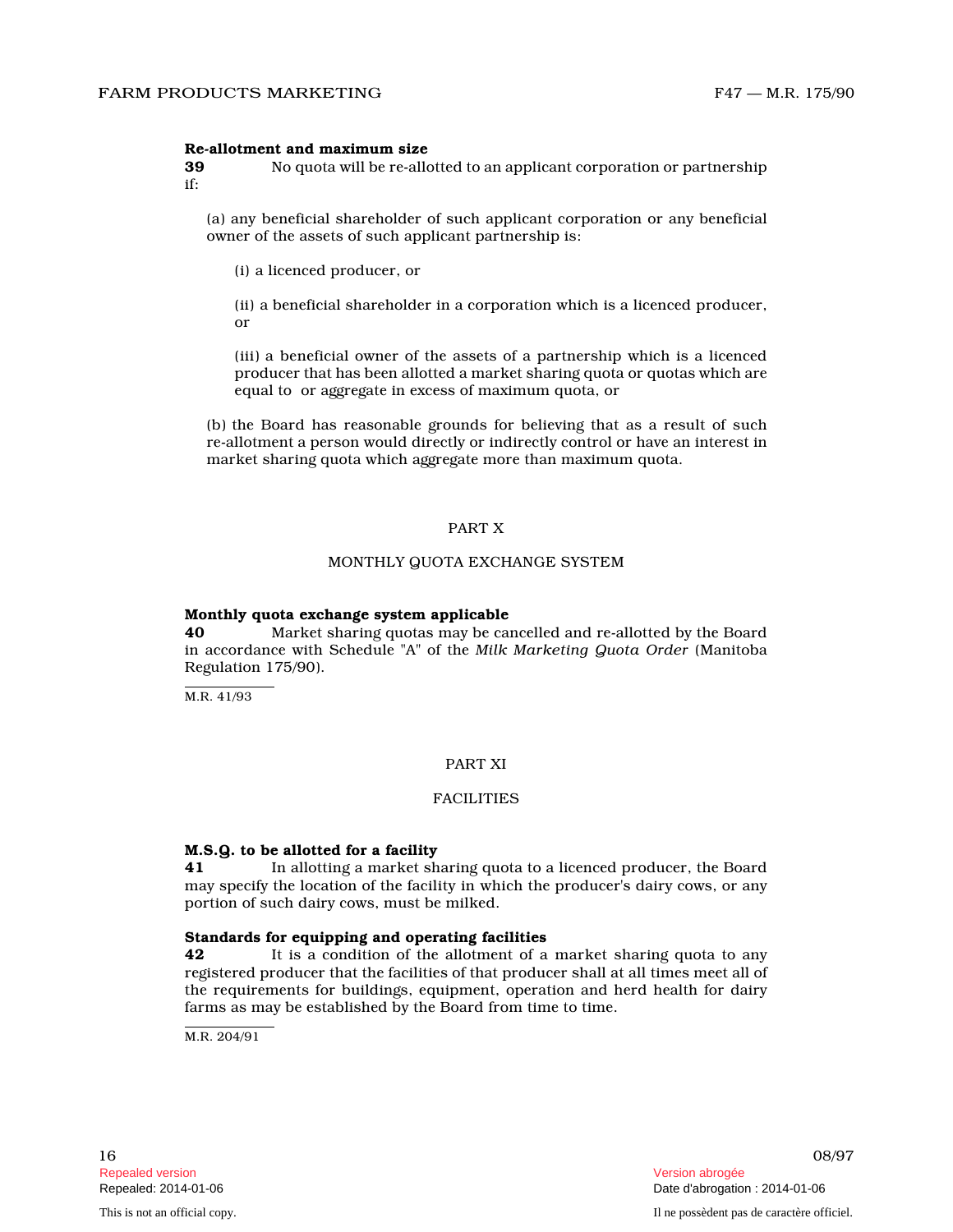### **Relocation of facilities**

**43** A licenced producer may make application to relocate his cream production and marketing activities to a new location. In conjunction with any such application such licenced producer shall provide to the Board such information as the Board may require and such consents which the Board may request from secured creditors of such licenced producer.

#### **Emergency relocation**

**44** The Board may allow a licenced producer to temporarily relocate his dairy cows to another location in the event of an emergency even if the licenced producer is not the licenced owner or the sole operator of the facility on that new location.

#### **Examination of facilities**

**45** It is a condition of the allotment of market sharing quota to a licenced producer that such licenced producer allow any duly authorized representative of the Board to examine his facility from time to time. Prior to such examination, the Board will give reasonable notice to such licenced producer of its intention to conduct such examination.

# PART XII

### EXEMPTION AND REPEAL

#### **Extract from plan**

**46** This order is subject to the provisions of section 13 of the Plan which presently read as follows:

#### **Non-application**

**14** This regulation does not apply to:

(a) cream which is used by the producer of that cream for or consumption or to manufacture or produce products which are consumed by that producer and his immediate family or anyone of them;

(b) cream which is used by a multi-family unit for consumption by members that multi-family unit and the immediate family of any member of that multi-family unit, or which is used to manufacture products which are consumed by members of that multi-family unit and the immediate family of any member of that multi-family unit;

(c) cream which is marketed by the producer of that cream to or through the Board in accordance with the orders and regulations made under the *Manitoba Milk Producers' Marketing Plan Regulation* ;

(d) cream which is produced and processed by the University of Manitoba, and which is consumed on the Campus of the University of Manitoba;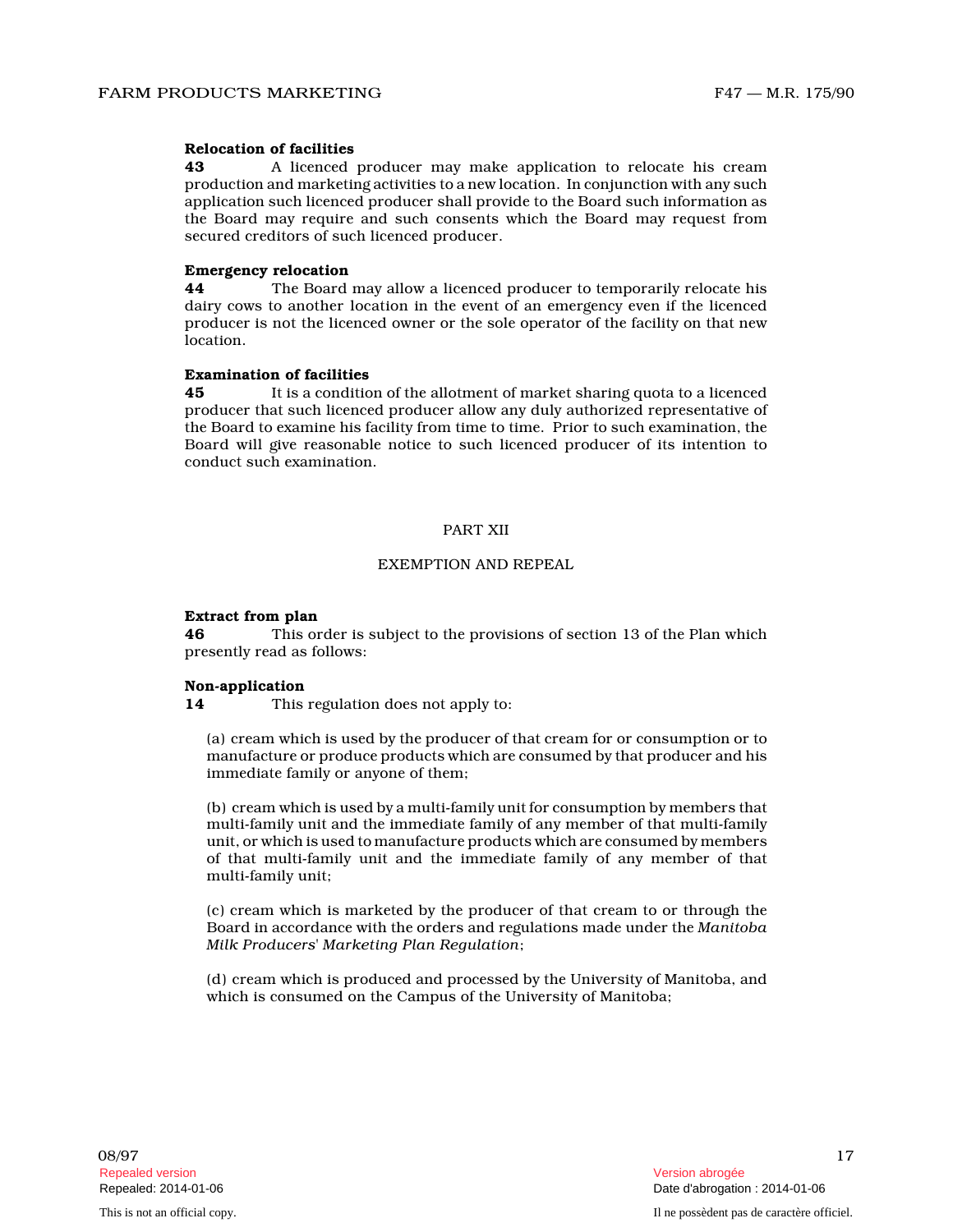(e) cream which is produced and processed by the Rockwood Institution, and which is consumed by the employees and inmates of the Rockwood Institution or Stony Mountain Penitentiary on the site of such institution or penitentiary.

# **Effective date**<br>47 Th

**47** This regulation comes into force on the date it is filed with the Registrar of Regulations, except Part X which comes into force on the 1st day of August, 1990.

July 6, 1990 THE MANITOBA MILK PRODUCERS' MARKETING BOARD:

> Louis Balcaen Chairman

C.J. Knockaert Vice-Chairman

#### APPROVED

July 26, 1990 THE MANITOBA NATURAL PRODUCTS MARKETING COUNCIL:

> Howard Motheral Chairman

Gordon MacKenzie **Secretary**